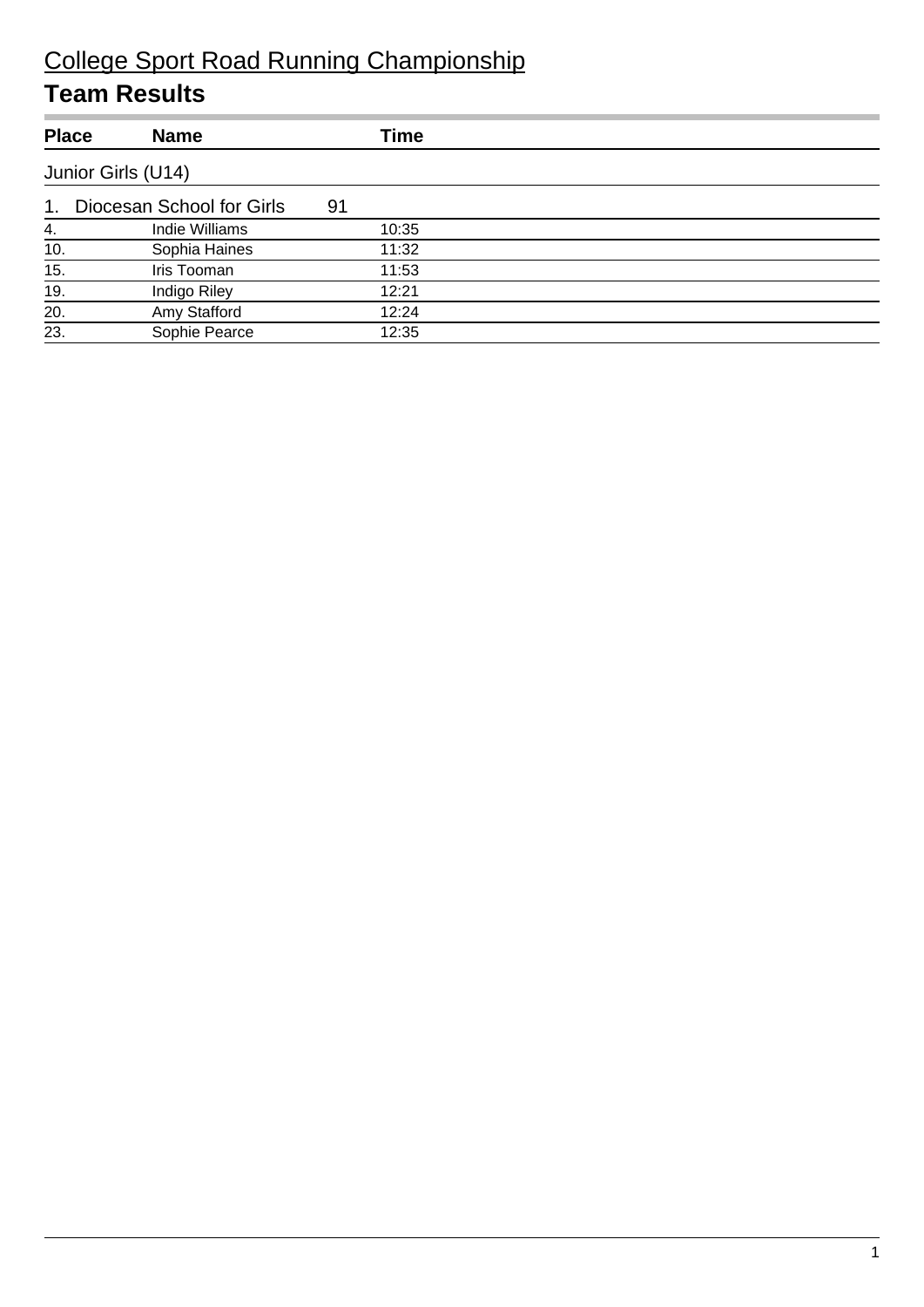|                   | <b>Place</b>      | <b>Name</b>                      |     | <b>Time</b> |  |
|-------------------|-------------------|----------------------------------|-----|-------------|--|
|                   | Junior Boys (U14) |                                  |     |             |  |
| 1.                |                   | <b>Westlake Boys High School</b> | 59  |             |  |
| $\overline{2}$ .  |                   | Alfie Steedman                   |     | 12:57       |  |
| $\overline{5}$ .  |                   | Max Tuttle                       |     | 13:11       |  |
| $\overline{7}$ .  |                   | Jamie Maunder                    |     | 13:41       |  |
| 13.               |                   | Conall McLean                    |     | 14:04       |  |
| 15.               |                   | <b>Josh Wells</b>                |     | 14:05       |  |
| 17.               |                   | <b>Charley Mueller</b>           |     | 14:23       |  |
| 2.                |                   | <b>Auckland Grammar School</b>   | 111 |             |  |
| $\overline{3}$ .  |                   | Caleb Wagener                    |     | 12:59       |  |
| $\overline{8}$ .  |                   | <b>Alexander Wilkins</b>         |     | 13:43       |  |
| 19.               |                   | Harry McLeod                     |     | 14:24       |  |
| 23.               |                   | <b>Yusuke Chow</b>               |     | 14:33       |  |
| 26.               |                   | Solomon Randerson                |     | 14:45       |  |
| 32.               |                   | Hayden Callander                 |     | 14:52       |  |
| 3.                |                   | Sacred Heart College (Akld)      | 192 |             |  |
| 16.               |                   | Charlie Richardson               |     | 14:18       |  |
| 18.               |                   | <b>Oliver Palmer</b>             |     | 14:24       |  |
| 31.               |                   | <b>Ethan Kelly</b>               |     | 14:51       |  |
| $\overline{35}$ . |                   | George Fraser                    |     | 15:00       |  |
| 41.               |                   | Kaleb Rawiri                     |     | 15:20       |  |
| $\overline{51}$   |                   | <b>Jack Riordan</b>              |     | 15:54       |  |
| 4.                |                   | St Peter's College (Akld)        | 195 |             |  |
| 9.                |                   | <b>Elliot Humphrey</b>           |     | 13:44       |  |
| 14.               |                   | Zachary Leach                    |     | 14:05       |  |
| $\overline{34}$ . |                   | <b>Gus Dallow</b>                |     | 14:58       |  |
| $\overline{37}$ . |                   | Noah Lazayres                    |     | 15:06       |  |
| 42.               |                   | <b>Harry Sutcliffe</b>           |     | 15:21       |  |
| 59.               |                   | <b>Thomas Howcroft</b>           |     | 16:52       |  |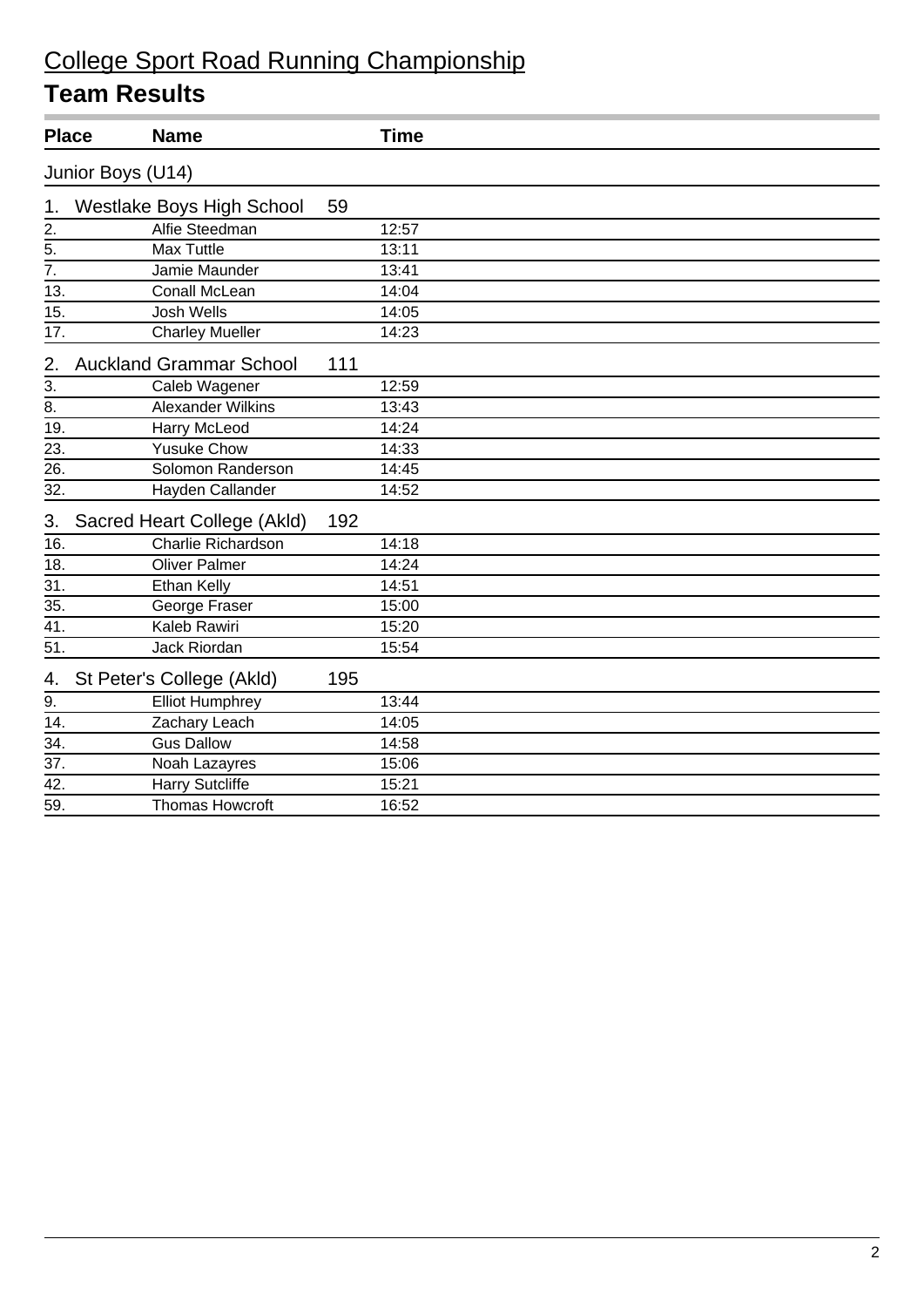| <b>Place</b>      |                         | <b>Name</b>                            | <b>Time</b> |  |  |
|-------------------|-------------------------|----------------------------------------|-------------|--|--|
|                   | Intermediate Boys (U16) |                                        |             |  |  |
| 1.                |                         | <b>Westlake Boys High School</b><br>48 |             |  |  |
| 2.                |                         | Cam Maunder                            | 11:56       |  |  |
| 5.                |                         | <b>Nick Davies</b>                     | 12:22       |  |  |
| $\overline{7}$ .  |                         | Etienne Calonne                        | 12:43       |  |  |
| 10.               |                         | <b>Harrison Loretz</b>                 | 12:57       |  |  |
| 11.               |                         | <b>Jett Curteis</b>                    | 12:58       |  |  |
| 13.               |                         | Roman Matson                           | 13:08       |  |  |
| 2.                |                         | 166<br><b>Auckland Grammar School</b>  |             |  |  |
| 3.                |                         | Jamie Mora                             | 11:59       |  |  |
| 12.               |                         | <b>Robert Fitzpatrick</b>              | 13:02       |  |  |
| 23.               |                         | <b>Jesse Park</b>                      | 13:39       |  |  |
| 32.               |                         | Marcus Gray                            | 14:20       |  |  |
| 37.               |                         | <b>Quinn Gardiner-Hall</b>             | 14:28       |  |  |
| 59.               |                         | Srikar Kurani                          | 16:01       |  |  |
| 3.                | Saint Kentigern College | 188                                    |             |  |  |
| 6.                |                         | Coen Anderson                          | 12:38       |  |  |
| 8.                |                         | Joshua Gordon-Glassford                | 12:53       |  |  |
| 31.               |                         | Luca Roberton                          | 14:15       |  |  |
| 43.               |                         | Nate Richardson                        | 14:47       |  |  |
| 48.               |                         | Elijah Ivimey                          | 15:00       |  |  |
| 52.               |                         | Sam Gerber                             | 15:37       |  |  |
| 4.                |                         | Sacred Heart College (Akld)<br>218     |             |  |  |
| 19.               |                         | Oliver Kelly                           | 13:27       |  |  |
| 24.               |                         | <b>Thomas Dufty</b>                    | 13:42       |  |  |
| 28.               |                         | Isaac Qereqeretabua                    | 14:03       |  |  |
| 30.               |                         | <b>Matthew Foley</b>                   | 14:12       |  |  |
| 57.               |                         | William O'Connell                      | 15:55       |  |  |
| 60.               |                         | Max Clarke                             | 16:01       |  |  |
| 5.                | Green Bay High School   | 233                                    |             |  |  |
| 15.               |                         | Jacob Hewitt                           | 13:16       |  |  |
| $\overline{26}$ . |                         | Thomas Forrest-Dawson                  | 13:53       |  |  |
| 27.               |                         | Aphichat Khothisen                     | 13:54       |  |  |
| 47.               |                         | <b>Maksis Maulvurfs</b>                | 14:58       |  |  |
| 54.               |                         | James Price                            | 15:41       |  |  |
| 64.               |                         | Callum Lehrke                          | 16:36       |  |  |
|                   |                         |                                        |             |  |  |